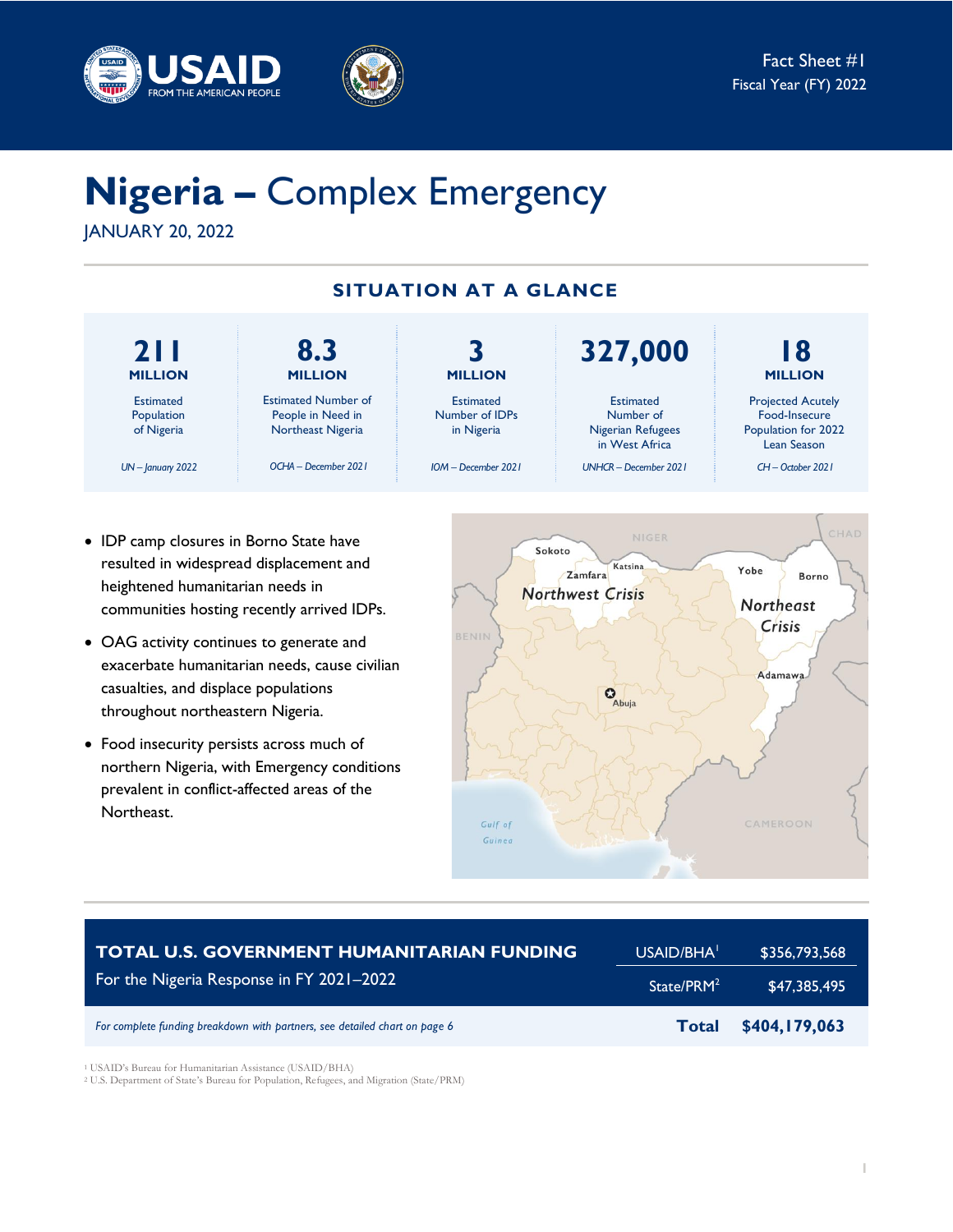# **KEY DEVELOPMENTS**

#### **Borno IDP Camp Closures Generate Displacement Amid Security Concerns**

Borno State government (BSG) efforts to close internally displaced person (IDP) camps, which began in 2020 and accelerated in October 2021 with the aim of shutting all camps in the state's Maiduguri city by the end of the year, continued during December as government authorities cited improved security conditions, despite the continued conflict, and efforts to facilitate IDPs' transition to self-sufficiency. In late December, following the closure of several camps, the BSG suspended the distribution of food assistance and relief commodities by humanitarian partners to recently resettled IDP communities in an effort to prompt returnees to resume livelihood activities, according to the UN. While the directive does not affect ongoing or planned food and relief commodity distributions across existing IDP camps or host communities, relief actors have expressed concern that the restriction could worsen conditions for IDPs forced to resettle to resettlement areas. IDPs relocated in recent months have reported congested host communities, as well as limited access to basic services and livelihood opportunities, the UN reports. Additionally, safety and security concerns persist in many resettlement sites, with IDPs reporting sustained insecurity in their areas of origin. For example, following the closure of Maiduguri's Bakassi camp, nearly 6,700 IDPs arrived in Monguno local government area (LGA) and reported sustained security concerns, as well as strained resources across camps and shelters; the majority of individuals had reportedly originated from Monguno or neighboring Guzamala LGA. Meanwhile, many IDPs in two major camps hosting 40,000 IDPs in Maiduguri originate from Guzamala and Kukawa LGAs, which remain inaccessible to relief actors due to ongoing insecurity; IDPs have expressed concerns regarding the security conditions in their areas of origin and reported plans to relocate to informal sites around Maiduguri instead.

Humanitarian actors continue to advocate for dignified, safe, sustainable, and voluntary returns through an inclusive planning process amid reports of limited access to resources, security concerns, and IDPs receiving little notice prior to relocations. The UN notes that humanitarian partners continue to engage the BSG lead agencies on their concerns regarding the BSG's commitment to ensuring a principled return strategy that includes access to basic services.

#### **Conflict in Northeastern Nigeria Continues to Drive Humanitarian Needs**

Security conditions in northeastern Nigeria's Adamawa, Borno, and Yobe states continued to deteriorate through the end of 2021 and early 2022, with organized armed groups (OAGs) repeatedly attacking civilian and military targets, exacerbating humanitarian needs and generating widespread displacement, relief actors report. On December 4, OAG elements fired multiple projectiles into Maiduguri, generating panic and damaging or destroying civilian property; at least five projectiles landed in civilian communities. The incident highlights a continued trend of OAGs staging attacks on the city, which serves as the base of operations for many humanitarian actors in northeastern Nigeria. In addition, on December 2, OAG elements fired projectiles into Yobe's Buni Yadi town, seriously injuring five civilians. The attack marked the second incident of violence against civilians in a two-week period, following an earlier attack targeting humanitarian aid facilities in the town, including a health center. Meanwhile, in Adamawa, civilians face continued threats from OAGs, particularly in Madagali LGA, where OAG elements continue to abduct civilians and loot vital food supplies, according to the UN.

#### **Food Insecurity Per sists in Northern Nigeria**

Levels of food insecurity in conflict-affected areas of northern Nigeria remained elevated between October and December 2021, with Crisis—IPC 3—conditions prevalent across much of Borno and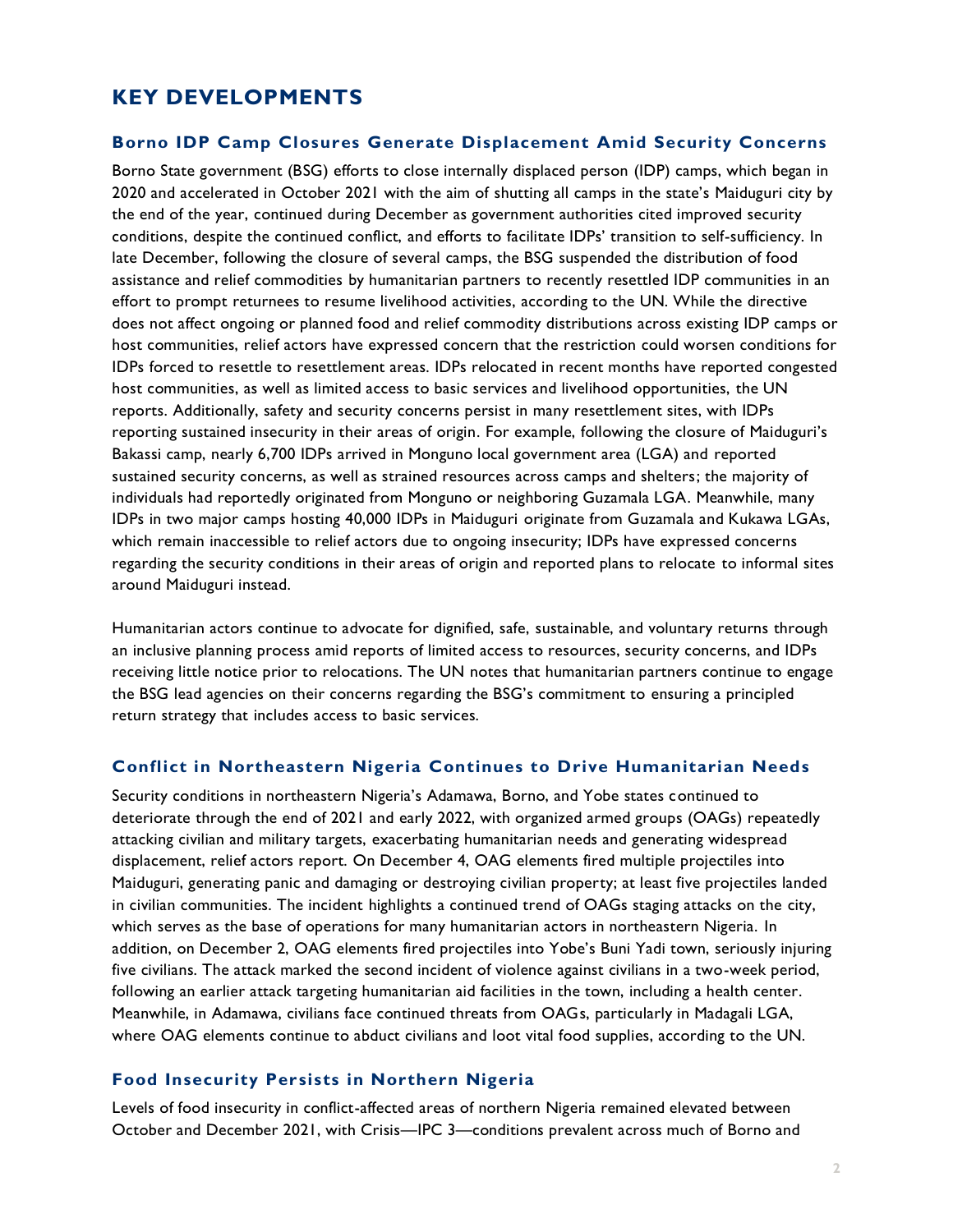| <b>CH Phase Classifications</b><br>October - December 2021 <sup>4</sup> |                                          |  |  |
|-------------------------------------------------------------------------|------------------------------------------|--|--|
| Phase 5                                                                 | 0<br>people in<br>Catastrophe            |  |  |
| Phase 4                                                                 | 228,708<br>people in<br><b>Emergency</b> |  |  |
| Phase 3                                                                 | 12,707,875<br>people in Crisis           |  |  |
| Phase 2                                                                 | 34,977,255<br>people in Stress           |  |  |
| Phase I                                                                 | people Minimally<br>Food-Insecure        |  |  |

Yobe, as well as northwestern Nigeria's Katsina, Sokoto, and Zamfara states, according to Cadre Harmonisé (CH) analysis. <sup>3</sup> As of December, Nigeria remains among the countries identified with the highest need for food assistance worldwide, according to the Famine Early Warning Systems Network (FEWS NET).

In northeastern Nigeria, an estimated 2.4 million people were projected to experience Crisis levels of food insecurity between October and December 2021, according to CH. Despite increased yields in the main harvest season, many poor households in northeastern Nigeria will likely maintain Crisis levels of food insecurity through May 2022 due to continued displacement—more than 2 million people—resulting from insecurity, high food prices, and limited access to agricultural land and markets, according to FEWS NET projections. During the upcoming June-to-August 2022 lean season, when food is typically scarcest, nearly 3.5 million people are projected to face Crisis levels of acute food insecurity.

In northwestern Nigeria, 2.6 million people were projected to face acute food security between October and December 2021, an estimated 70 percent increase compared to the previous year,

according to CH. Displaced households, approximately 350,000 people, have been unable to participate in agricultural production and are likely to experience Emergency—IPC 4—or worse levels of food insecurity. Insecurity and military operations prevented communities in Zamfara from accessing land during the planting and harvesting seasons between May and January, which may lead to low food stocks and high levels of market dependence. An estimated 3.8 million people in northwestern Nigeria will likely face acute food insecurity during the June-to-August season, an increase of approximately 80 percent compared to 2021, according to CH projections. Further, an increase in organized criminal group activity in northwestern Nigeria in recent months has contributed to additional displacement and reduced households' ability to engage in income-generating activities. Additionally, household engagement in livelihood activities during the off-season, which began in December, is anticipated to be below-average, limiting access to income and food through May 2022.

## **Cholera Outbreaks Exacerbate Humanitarian Needs in Northern Nigeria**

Nigeria recorded nearly 94,000 suspected cases of cholera and over 3,200 associated deaths in 32 of its 36 states as of late October 2021, with the majority of cases concentrated in northern states, according to the Assessment Capacities Project (ACAPS). In Adamawa, health authorities had recorded 1,700 cases and 54 associated deaths across the state's 12 LGAs as of early January, with Adamawa's Yola city particularly affected, the UN reports. Borno has recorded nearly 5,800 cases and 170 associated deaths, with approximately 25 percent of the state's cases concentrated in Maiduguri, where humanitarian partners report widespread contamination of water sources. Yobe has recorded more than 4,000 cases and 91 associated deaths as of early January, surpassing the number of fatalities and more than doubling the number of cases of its last major outbreak in 2018. However, the number of new cases has been decreasing due to the ongoing expansion of a multi-sector response led by the water, sanitation, and hygiene (WASH) partners and the Yobe State Ministry of Health, according to the UN. Humanitarian

<sup>3</sup> The Integrated Food Security Phase Classification (IPC) is a standardized tool that aims to classify the severity and magnitude of food insecurity. The IPC scale, comparable across countries, ranges from Minimal—IPC 1—to Famine—IPC 5. The CH, a separate tool used only in West Africa, has a similar scale ranging from Minimal—Phase 1—to Famine—Phase 5.

<sup>4</sup> Estimates based on the October 2021 CH analysis.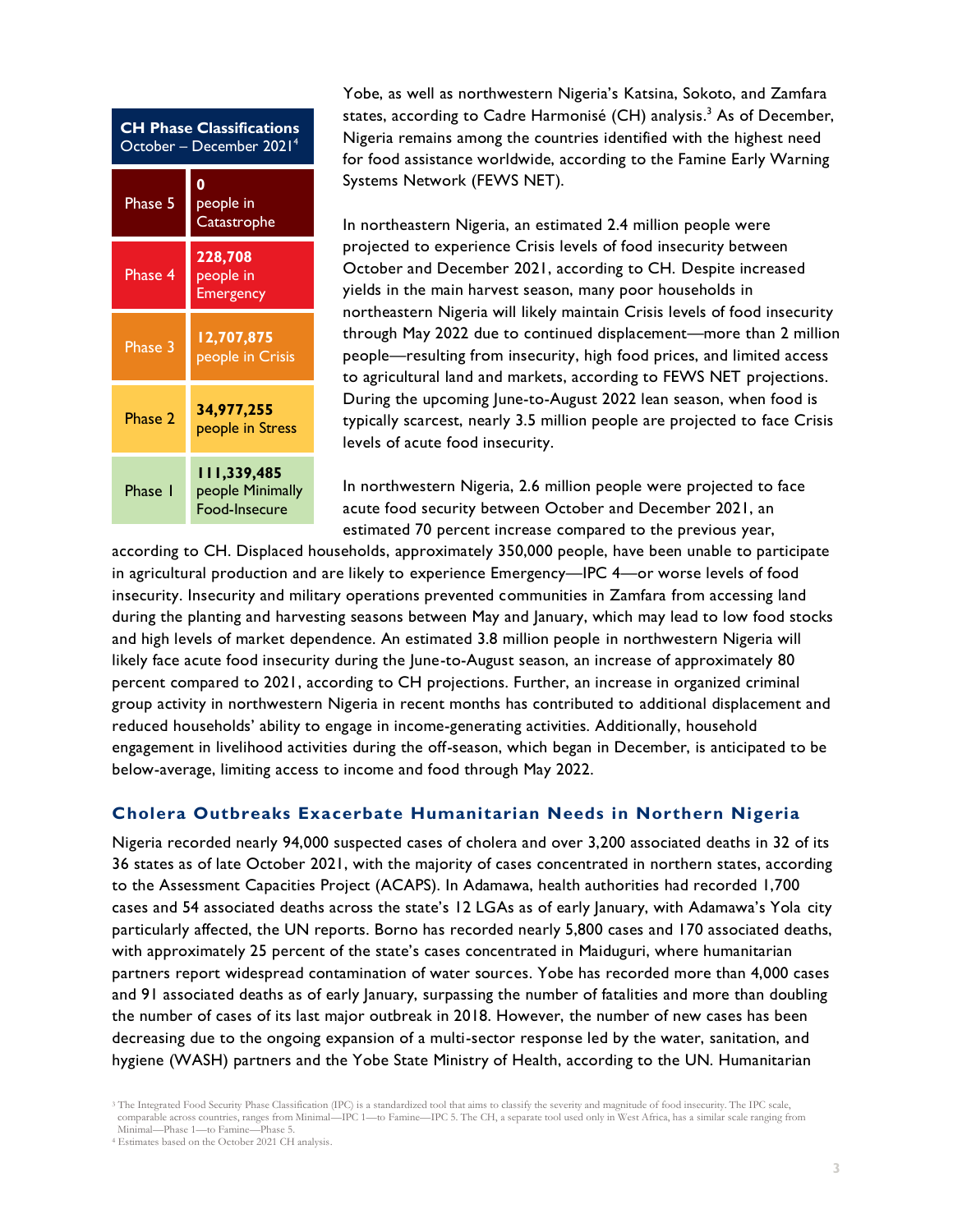actors across all three states continue to coordinate with state health authorities to deploy cholera response teams, train hygiene promoters, chlorinate water points, and conduct awareness-raising sessions to combat the spread of cholera.

#### **KEY FIGURES**



People supported monthly through USGfunded emergency food assistance

## **U.S. GOVERNMENT RESPONSE**

#### **FOOD SECURITY AND NUTRITION**

USAID/BHA is providing life-saving food and nutrition assistance in Nigeria, as high levels of conflict and population displacement, rising commodity prices, low agricultural output, and the economic impact of the coronavirus disease (COVID-19) pandemic continue to result in acute food insecurity and malnutrition. USAID/BHA supports the UN World Food Program (WFP) and six NGOs to provide emergency food assistance—through cash transfers and food vouchers to meet needs while also supporting local markets, or through in-kind food commodities provided to vulnerable households in remote areas of Adamawa, Borno, and Yobe. USAID/BHA also supports the UN Children's Fund (UNICEF) and WFP to provide preventative nutrition support for children and pregnant and lactating women in order to reduce the incidence of acute and severe malnutrition. In addition, in November 2021, State/PRM partner the Office of the UN High Commissioner for Refugees (UNHCR) supported the UN Food and Agriculture Organization (FAO) to supply 1,200 IDPs with agricultural tools and training on urban and homestead gardening as part of an effort to bolster local crop production, entrepreneurship, and sustainable farming practices.

#### **HEALTH**

USAID/BHA supports UNICEF, the World Health Organization (WHO), and six international NGOs to provide essential health care services to conflict-affected populations throughout Nigeria. Often implemented in coordination with nutrition and WASH programming, USAID/BHA provides medical supplies, supports health units, and trains community health workers to meet local health needs, including COVID-19 prevention and response activities. USAID/BHA partners deploy mobile teams to deliver health care and nutrition services to hard-to-reach populations, particularly in conflict-affected areas of northeastern Nigeria, including distributing vaccines to populations in need. USAID/BHA partners provided nearly 500 cholera kits to households with suspected cases and organized clean-up campaigns at waterpoints to mitigate outbreaks in the community. State/PRM partner UNHCR supported the Medical Women Association of Nigeria in conducting a free surgical outreach, through which nearly 400 patients received dental care and free surgical interventions, along with breast and cervical cancer screenings. In addition, State/PRM partners UNHCR and an NGO trained more than 55 educators, guardians, and students to promote personal and environmental hygiene in schools hosting Cameroonian refugee students in Benue and Cross River states.

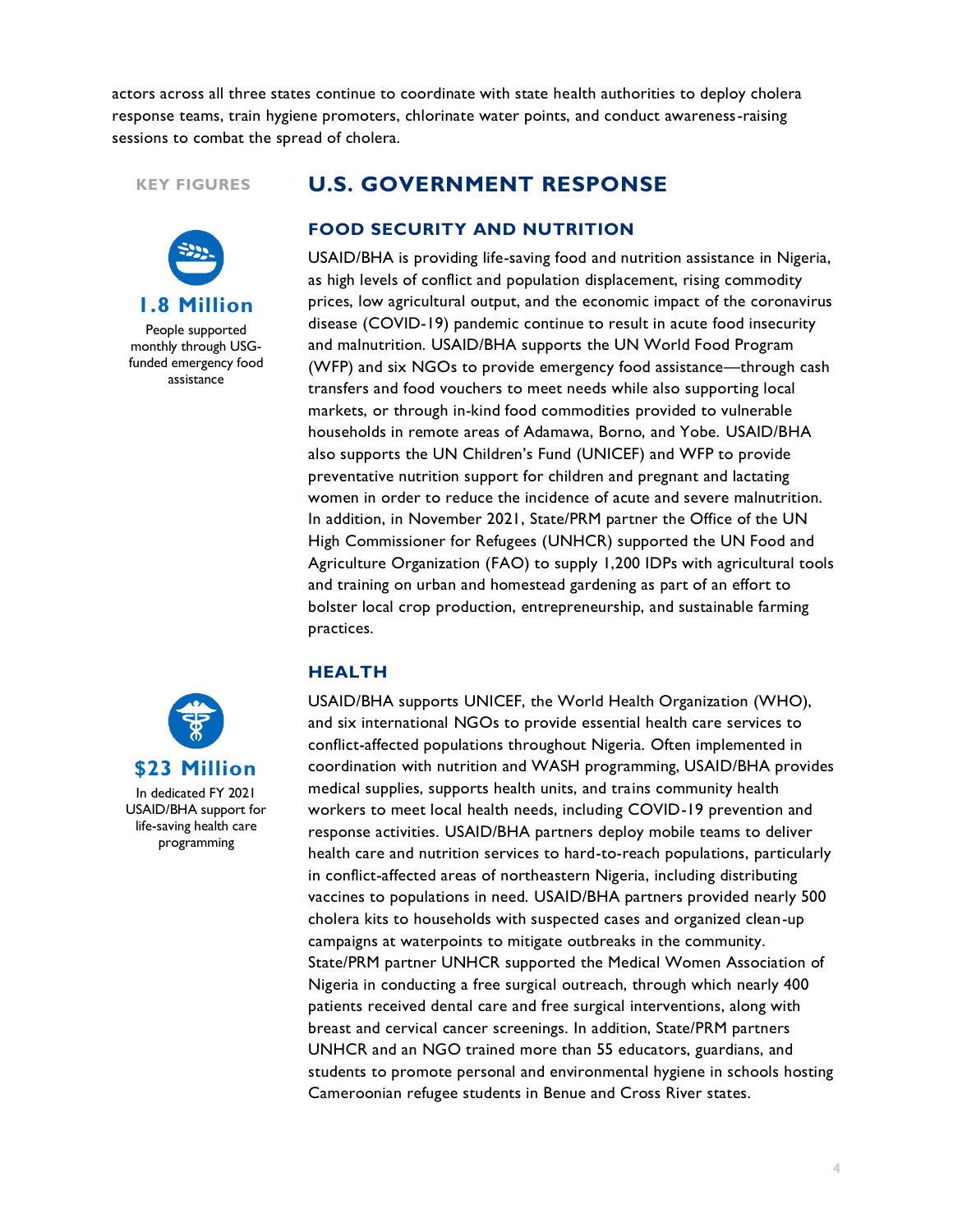





## **WASH**

USAID/BHA and State/PRM support WASH programming throughout Nigeria to reduce the spread of communicable diseases and prevalence of acute malnutrition. USAID/BHA partners with the International Organization for Migration (IOM), UNICEF, WHO and 13 NGOs to support critical WASH activities, including maintenance of sanitation and waste management systems at IDP camps and rehabilitation of water systems destroyed by conflict. USAID/BHA-supported programs also train local health workers to reduce the spread of waterborne illnesses in floodaffected communities and build awareness of best practices to prevent COVID-19 transmission. Additionally, State/PRM partner UNHCR is improving WASH infrastructure to increase safe drinking water supplies among refugee and host community populations in Benue, Cross River, and Taraba states. Working with an NGO implementing partner, UNHCR is constructing new manual and solar-powered wells, as well as upgrading existing wells with solar power.

## **PROTECTION**

The U.S. Government (USG) supports 16 partners to address protection concerns among conflict-affected and displaced populations in northern Nigeria. USAID/BHA partners provide child protection, gender-based violence (GBV) prevention, psychosocial support, and other specialized protection services to IDPs in northeastern Nigeria. Additionally, USAID/BHA-supported protection programming includes mine risk education to mitigate risks related to mines and unexploded ordnance, which continue to threaten the safety of Nigerians. Moreover, State/PRM partners provide critical protection assistance, including GBV prevention services, to Cameroonian refugees residing in Nigeria. In addition, State/PRM partnered with UNHCR and three NGOs to reach over 2,500 refugees and locals with awareness sessions on child protection, GBV, and sexual abuse and exploitation.

## **SHELTER AND SETTLEMENTS**

Through shelter and settlements programming, the USG supports the provision of safe, covered living spaces for people who have been displaced due to conflict and natural disasters in Nigeria. USAID/BHA partners with IOM and five NGOs to support the fortification of shelters to reduce vulnerabilities to climatic shocks and security risks for IDPs across Nigeria. Additionally, USAID/BHA partners provide household items to vulnerable households to enable them to meet basic needs and support community-led disaster risk reduction committees in IDP camps with safety materials to reduce the risk of flooding and fires. State/PRM supports UNHCR and various NGOs in providing education and shelter and settlements support to IDPs and refugees countrywide.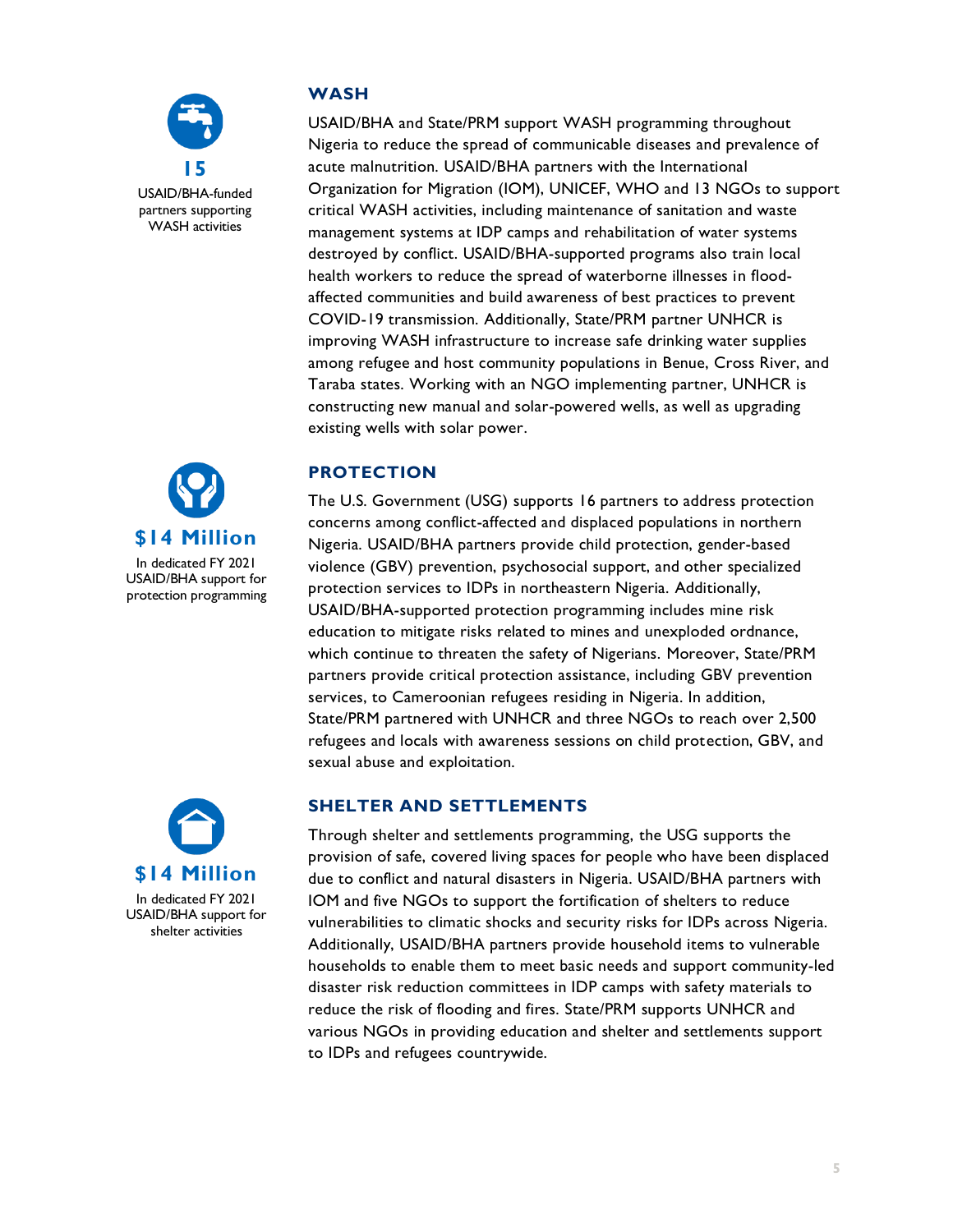#### **CONTEXT IN BRIEF**

- Armed attacks led by Jama'atu Ahlus-Sunnah Lidda'Awati Wal Jihad and Islamic State of Iraq and Syria-West Africa (ISIS-WA) have resulted in high levels of insecurity in northeastern Nigeria since 2013, exacerbating humanitarian needs and displacing more than 2.9 million people. Violent clashes between the armed groups and government forces have hampered humanitarian access to affected regions, increasing civilian vulnerabilities to armed group activity. Separately, in northwestern Nigeria, increasing levels of armed criminal group activity and intercommunal conflict have generated widespread humanitarian needs, displacing many residents within the region and to neighboring Niger.
- From November 2016 to October 2018, USAID supported a Disaster Assistance Response Team (DART) to lead the USG response to the humanitarian crisis in northeastern Nigeria. To support the field activities of the DART, USAID also stood up a Washington, D.C.-based Response Management Team, which deactivated in August 2018.
- On December 17, 2021, Ambassador Mary Beth Leonard re-declared a disaster for the complex emergencies in northeast and northwest Nigeria in FY 2022 due to the ongoing humanitarian needs.

| <b>IMPLEMENTING PARTNER</b>                                      | <b>ACTIVITY</b>                                                                                                                                                                                                                                                                                                                          | <b>LOCATION</b>                                   | <b>AMOUNT</b> |  |
|------------------------------------------------------------------|------------------------------------------------------------------------------------------------------------------------------------------------------------------------------------------------------------------------------------------------------------------------------------------------------------------------------------------|---------------------------------------------------|---------------|--|
| <b>USAID/BHA</b>                                                 |                                                                                                                                                                                                                                                                                                                                          |                                                   |               |  |
| Implementing Partners (IPs)                                      | Agriculture; Economic Recovery and Market<br>Systems; Food Assistance-Cash Transfers,<br>Vouchers; Health; Humanitarian Coordination,<br>Information Management, and Assessments<br>(HCIMA); Humanitarian Policy, Studies,<br>Analysis, or Applications; Multipurpose Cash<br>Assistance; Nutrition; Protection; Shelter;<br><b>WASH</b> | Adamawa, Borno, Yobe                              | \$174,374,000 |  |
| <b>IOM</b>                                                       | HCIMA, Protection, Shelter, WASH                                                                                                                                                                                                                                                                                                         | Adamawa, Borno, Yobe                              | \$15,000,000  |  |
| UN Department of Safety and<br>Security (UNDSS)                  | <b>HCIMA</b>                                                                                                                                                                                                                                                                                                                             | Countrywide                                       | \$750,252     |  |
| <b>UNICEF</b>                                                    | HCIMA, Health, Nutrition, Protection, WASH                                                                                                                                                                                                                                                                                               | Adamawa, Borno, Katsina, Sokoto,<br>Yobe, Zamfara | \$13,384,760  |  |
| UN Office for the Coordination<br>of Humanitarian Affairs (OCHA) | <b>HCIMA</b>                                                                                                                                                                                                                                                                                                                             | Countrywide                                       | \$1,125,000   |  |
| <b>WHO</b>                                                       | Health, Nutrition, Protection                                                                                                                                                                                                                                                                                                            | Adamawa, Borno, Yobe                              | \$3,000,000   |  |
|                                                                  | <b>HCIMA, Logistics Support</b>                                                                                                                                                                                                                                                                                                          | Countrywide                                       | \$14,898,000  |  |
| <b>WFP</b>                                                       | Food Assistance-Cash, Vouchers, Local,<br>Regional, and International Procurement                                                                                                                                                                                                                                                        | Adamawa, Borno, Yobe                              | \$77,712,000  |  |
|                                                                  | Nutrition                                                                                                                                                                                                                                                                                                                                | Adamawa, Borno, Yobe                              | \$16,262,229  |  |
|                                                                  | Program Support                                                                                                                                                                                                                                                                                                                          | Countrywide                                       | \$197,924     |  |
| <b>TOTAL USAID/BHA FUNDING</b>                                   |                                                                                                                                                                                                                                                                                                                                          | \$316,704,165                                     |               |  |
| <b>State/PRM</b>                                                 |                                                                                                                                                                                                                                                                                                                                          |                                                   |               |  |
| <b>IPs</b>                                                       | Health, Multi-Sector Assistance                                                                                                                                                                                                                                                                                                          | Countrywide                                       | \$25,535,495  |  |
| <b>UNHCR</b>                                                     | Multi-Sector Assistance                                                                                                                                                                                                                                                                                                                  | Countrywide                                       | \$21,850,000  |  |

#### **USG HUMANITARIAN FUNDING FOR THE NIGERIA RESPONSE IN FY 2021<sup>1</sup>**